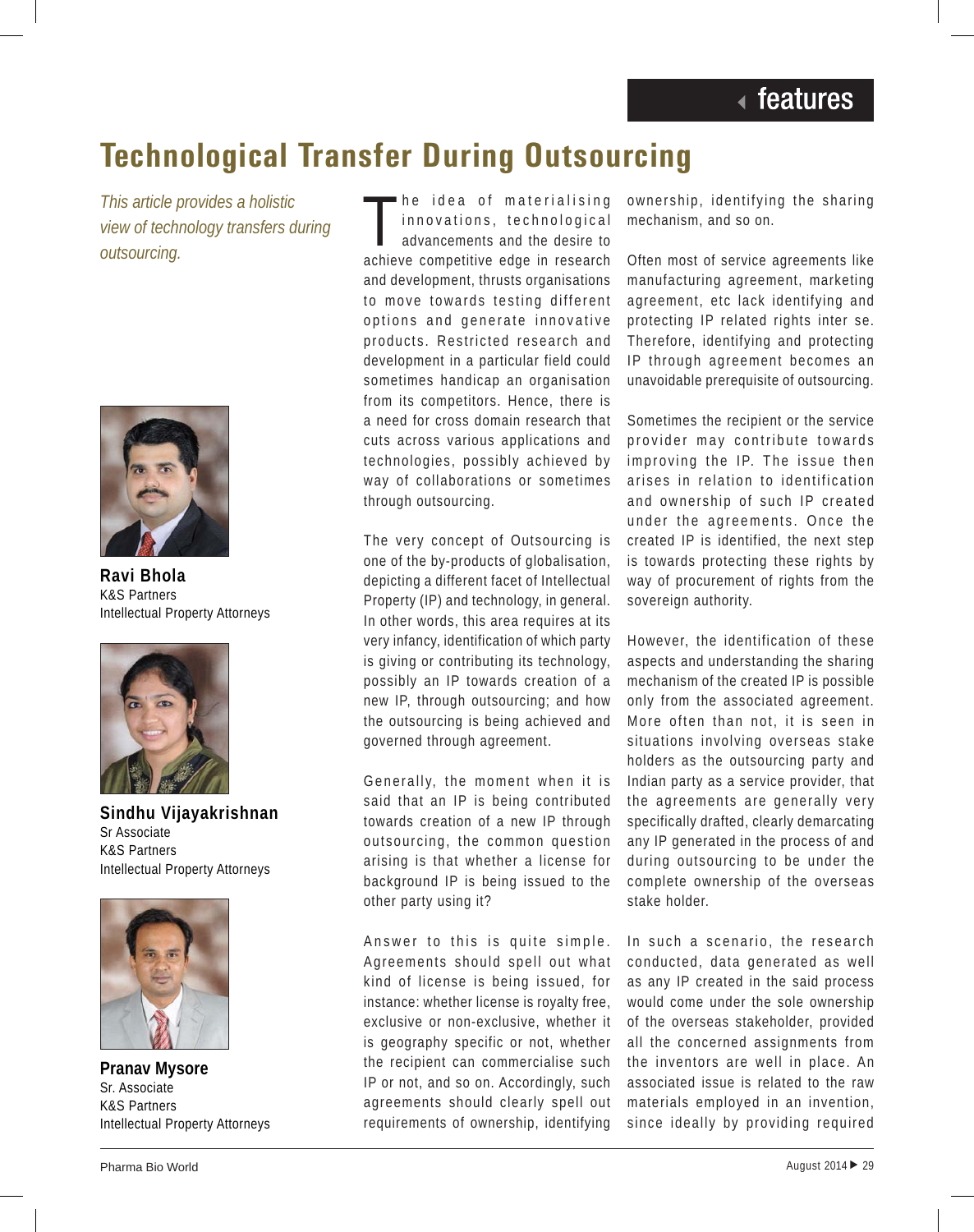## features »

funds, outsourcing party would expect service provider to procure all raw materials.

However, if outsourced technology requires usage of any specific biological material which has to be procured from within a specific country, eq: India, then service provider would have to comply with the legal requirements of that country in procurement of the raw material.

Each nation has its own prerequisites in this area, the foremost objective being the protection and judicial usage of the available naturally occurring biological resource by a nation. For example, India is a signatory to the Convention on Biodiversity (CBD) and thus, heavily regulates access to her biological resources. In this scenario, the entire purview of outsourcing gets enhanced because new IP being created involves usage of biological material from another geographical location, which therein might have its own specifications and requirements.

Sometimes, during process of outsourcing a large chunk of IP generally in the form of improvements is created, depicting high level of intellectual contribution by service provider/recipient. Hence, the IP created or improvised is identified, but the blocking stone in such a situation is the ownership and possible protection of such IP created. Does the party outsourcing the technology become its owner or will it by jointly held? Should the service provider/recipient be given license to use it? The agreement shall clearly envisage such events and capture a mechanism to address these issues.

Interestingly, the entire situation takes a turn when the service provider and the party outsourcing the technology, are at par with each other in terms of the technology they own as well as the disposition of finances. Then with mutual understanding, a hybrid model could be arrived at which leads to pooling of funds and co-ownership of the created IP, with an agreement in place which clearly identifies the issues of co-ownership, benefit sharing, requirement of any licenses, future royalty sharing and so on. The aspect of IP and the process of IP procurement in turn leads to other collateral issues associated with the nationality of the inventors, requirement of Foreign filing license, use of biological material in the invention, requirement of permission

is being used in an invention. Addressing all these aspects results in a mutually beneficial arrangement, partly on the lines of collaboration and partly on the lines of outsourcing.

Moreover, it is often seen that outsourcing granted or filed IP's would also include Trade secrets and technical knowhow. This data, which may either by transmitted by the outsourcing party or by the service provider, is valuable and sometimes the very crux of outsourced technology. Besides, underneath the entire aspect of outsourcing is the basic question of confidentiality, wherein the outsourcing party needs to have

*When outsourcing of a technology in turn leads to collaborative research and procurement of IP together by parties, various requirements have to be met with respective Patent Offices.*

under the Biodiversity Authority, so on and so forth.

To be more specific, when outsourcing of a technology in turn leads to collaborative research and procurement of IP together by parties, various requirements have to be met with respective Patent Offices. eg: the requirement of Foreign filing license in India requires that if an Inventor residing in India is involved in any research, then a patent application for said research cannot be filed outside India without keeping the Patent Office informed of the same. Hence, in order to file the patent application outside India, the Inventor has to obtain a Foreign filing license. Similar forms of this requirement can be seen with other Patent Offices as well.

The other aspect which requires due attention during such a collaboration is the requirement of any permission from the Biodiversity Authorities if any biological material procured from India the trust that the data and research related information being shared is in safe hands and well protected by the service provider.

This aspect of data protection, either of the data to be generated or the data provided for conducting research, forms one of the determining factors when any IP is being created during technology transfer. This is in view of the larger issue of data theft which has a direct bearing to the outsourcing party and the created IP the party intends to seek legal protection for.

However, in absence of an express legislation to protect Data in India, it is essential to have a regulating mechanism in respective agreements. This would ensure that the data is protected at every stage of outsourcing and the service provider is also well informed on how to suitably execute the instructions provided by the outsourcing party, conduct research and sensitise